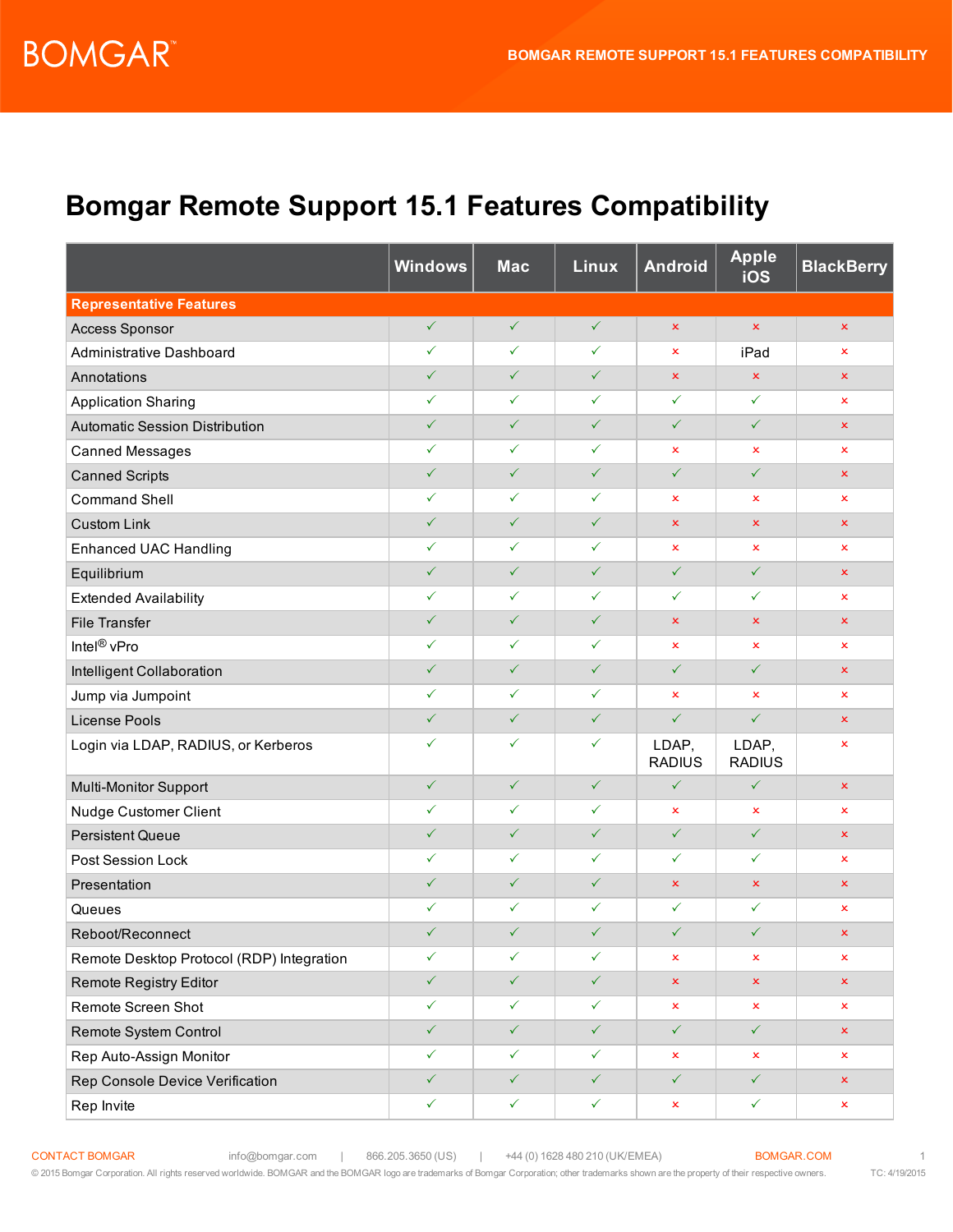## **BOMGAR**

|                                                | <b>Windows</b> | <b>Mac</b>     | <b>Linux</b>   | <b>Android</b> | <b>Apple</b><br>iOS | <b>BlackBerry</b> |
|------------------------------------------------|----------------|----------------|----------------|----------------|---------------------|-------------------|
| Rep Login Schedule                             | $\checkmark$   | $\checkmark$   | $\checkmark$   | $\checkmark$   | $\checkmark$        | ×                 |
| Representative Survey                          | $\checkmark$   | ✓              | ✓              | x              | $\pmb{\times}$      | ×                 |
| Representative Console                         | $\checkmark$   | $\checkmark$   | $\checkmark$   | $\checkmark$   | $\checkmark$        | $\pmb{\times}$    |
| Rep-to-Rep Screen Sharing                      | ✓              | ✓              | ✓              | $\mathsf{x}$   | ×                   | ×                 |
| Restrict End-User Interaction (Privacy Screen) | $\checkmark$   | $\checkmark$   | $\checkmark$   | $\checkmark$   | $\checkmark$        | ×                 |
| Restrict Rep Access to Customer Client         | ✓              | ✓              | $\checkmark$   | $\checkmark$   | ✓                   | ×                 |
| Separate Display Names for Reps                | $\checkmark$   | $\checkmark$   | $\checkmark$   | $\checkmark$   | $\checkmark$        | $\pmb{\times}$    |
| Screen Sharing                                 | $\checkmark$   | $\checkmark$   | $\checkmark$   | $\checkmark$   | $\checkmark$        | ×                 |
| <b>Session Notes</b>                           | $\checkmark$   | $\checkmark$   | $\checkmark$   | $\checkmark$   | $\checkmark$        | ×                 |
| <b>Session Recording</b>                       | $\checkmark$   | $\checkmark$   | $\checkmark$   | $\checkmark$   | $\checkmark$        | ×                 |
| Session Sharing & Transfer                     | $\checkmark$   | $\checkmark$   | $\checkmark$   | $\checkmark$   | $\checkmark$        | ×                 |
| Shell Jump                                     | ✓              | ✓              | $\checkmark$   | x              | ×                   | x                 |
| Show My Screen                                 | $\checkmark$   | $\checkmark$   | $\checkmark$   | ×              | ×                   | ×                 |
| Smart Card Support                             | ✓              | $\pmb{\times}$ | $\pmb{\times}$ | $\pmb{\times}$ | $\pmb{\times}$      | ×                 |
| <b>SMS Session Start</b>                       | $\checkmark$   | $\checkmark$   | $\checkmark$   | $\pmb{\times}$ | $\pmb{\times}$      | ×                 |
| <b>Special Actions</b>                         | $\checkmark$   | ✓              | $\checkmark$   | $\checkmark$   | $\checkmark$        | ×                 |
| Spell Check for Chat                           | $\checkmark$   | $\checkmark$   | $\checkmark$   | $\checkmark$   | $\checkmark$        | ×                 |
| Support for Virtualized Environments           | $\checkmark$   | $\mathbf x$    | $\checkmark$   | x              | ×                   | ×                 |
| <b>Support Workflow</b>                        | $\checkmark$   | $\checkmark$   | $\checkmark$   | ×              | $\pmb{\times}$      | $\pmb{\times}$    |
| System Generated Email Invitation              | ✓              | ✓              | ✓              | $\checkmark$   | ✓                   | ×                 |
| System Information                             | $\checkmark$   | $\checkmark$   | $\checkmark$   | $\checkmark$   | $\checkmark$        | ×                 |
| <b>System Information Actions</b>              | $\checkmark$   | ✓              | $\checkmark$   | ×              | $\pmb{\times}$      | x                 |
| <b>Team Chat</b>                               | $\checkmark$   | $\checkmark$   | $\checkmark$   | $\checkmark$   | $\checkmark$        | $\pmb{\times}$    |
| <b>URL/File Push</b>                           | ✓              | ✓              | $\checkmark$   | x              | $\pmb{\times}$      | ×                 |
| <b>Virtual Pointer</b>                         | $\checkmark$   | $\checkmark$   | $\checkmark$   | ×              | $\pmb{\times}$      | ×                 |
| Wake-on-LAN                                    | ✓              | ✓              | ✓              | ×              | ×                   | ×                 |
| <b>Customer Features</b>                       |                |                |                |                |                     |                   |
| Annotations                                    | $\checkmark$   | $\checkmark$   | $\mathbf x$    | $\mathbf x$    | $\mathbf x$         | x                 |
| Apple iOS Configuration Profiles               | $\pmb{\times}$ | $\pmb{\times}$ | $\mathsf{x}$   | $\pmb{\times}$ | $\checkmark$        | ×                 |
| <b>Application Sharing</b>                     | ✓              | $\checkmark$   | x              | ×              | ×                   | ×                 |
| <b>Automatic Elevation Service</b>             | $\checkmark$   | $\pmb{\times}$ | $\mathbf{x}$   | $\pmb{\times}$ | $\pmb{\times}$      | $\mathsf{x}$      |
| <b>Bomgar Button</b>                           | $\checkmark$   | $\checkmark$   | $\checkmark$   | x              | $\mathsf{x}$        | $\checkmark$      |
| <b>Chat/Session Recording Downloads</b>        | $\checkmark$   | $\checkmark$   | $\checkmark$   | $\pmb{\times}$ | $\pmb{\times}$      | $\pmb{\times}$    |
| Click-to-Chat                                  | ✓              | $\checkmark$   | $\checkmark$   | $\checkmark$   | $\checkmark$        | x                 |
| <b>Collaborative Browser Sharing</b>           | $\checkmark$   | $\checkmark$   | $\checkmark$   | $\pmb{\times}$ | $\pmb{\times}$      | $\pmb{\times}$    |
| <b>Command Shell</b>                           | $\checkmark$   | $\checkmark$   | $\checkmark$   | $\pmb{\times}$ | $\pmb{\times}$      | ×                 |